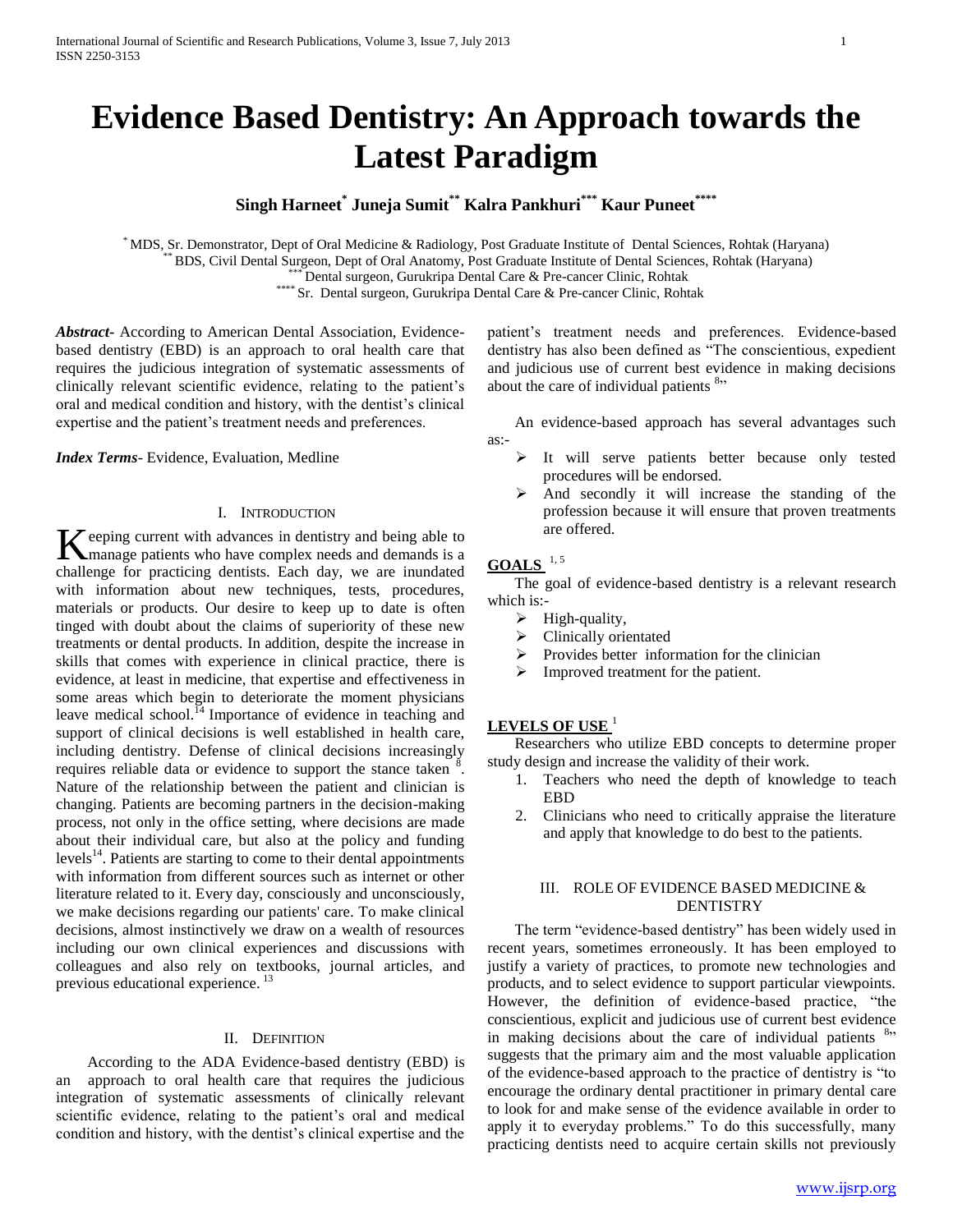taught in most undergraduate dental curriculum.<sup>14</sup> Practitioners of EBM require skills not traditionally taught in dental or medical school. The skills include converting clinical problems into answerable questions, learning how to efficiently search the literature and other resources for evidence, critically assessing the evidence to evaluate its validity, and applying the results to clinical practice. EBM in conjunction with experienced clinical skills often makes explicit the expert's implicit clinical reasoning, thereby making it possible for students to substitute mimicry with understanding and avoid the need for years of experience as the only route to good clinical judgment.  $3,13$ 

## **Application of evidence based methods**

Evidence based methods are applied mainly by:-

## **A. Starting with a Clear Question**

 The first step in the quest for answers to clinical questions is the formulation of a clear and focused question — one that is relevant and will help in carrying out a quick and effective search. Important clinical questions arise from daily encounters with patients in the practice setting.

These questions often relate to therapy like:-

- $\triangleright$  which is the most reliable technique,
- $\triangleright$  which material is superior,
- $\triangleright$  what drug should be prescribed
- $\triangleright$  Causation what is the etiology of this condition is this treatment harmful?(7)
- $\triangleright$  Prognosis what is this patient's likely clinical course over time,
- $\triangleright$  What is the expected longevity of this restoration?
- $\triangleright$  Diagnosis is this test accurate and reliable?

 Focusing the question involves using a framework to identify the patient or population (for example, adults); the problem or condition of interest (smoking, for instance); the exposure to a test, risk factor or intervention (smoking cessation counseling in the dental office); the comparison test or intervention, if any (no counseling); and the specific outcome (quitting smoking).

#### IV. FINDING, EVALUATING AND APPLYING THE EVIDENCE

 Finding, evaluating and applying the evidence is key to answering a clinical question. It depends upon sources of evidence such s the use of MEDLINE to perform effective searches, the use of the Internet to find evidence , the more commonly used research methodology and the concepts and tools of critical appraisal.

## V. SOURCES OF EVIDENCE

 Using an evidence-based approach aids clinicians in selecting the relevant articles, and assists them to efficiently extract and apply the information. $\frac{1}{114}$ 

 Computerized medical databases, such as Medline, have made it easier to distribute and access information.<sup>6, 8</sup>

 *Medline:* Medline is the standard English-language database for biomedical information. Similar databases are available in several other languages. Medline can be accessed through several gateways:

- Embase (www.embase.com)
- PubMed (www.ncbi.nlm.nih.gov/PubMed/).
- Medscape (www.med-cape.com).
- HealthGate (www.healthgate.com).
- IntelliHealth (www.intellihealth.com),
- MedPortal (www.medportal.com/medlinks.html

 *The Cochrane Collaboration:* (www.cochrane.org) and (www.update-software.com/cochrane

*Other sources*: The following are Internet data sites that are based on evidence-based practice or principles.

• The Centre for Evidence-Based Dentistry

- (www.ihs.ox.ac.uk/cebd/),
- Bandolier (www.jr2.ox.ac.uk/bandolier),
- ScHaRR (www.shef.ac.uk/~scharr/ir/netting
- DARE (www.agatha.york.ac.uk/welcome.htm).
- *New Zealand Evidence-Based Healthcare Bulletin*

(www.nzgg.org.nz/bulletin.cfm).

 *Other strategies:* Other strategies available to aid the dentist with the current available literature are <sup>5</sup>:

• Professional journals, many of which are now available on-line.

• Books, audio and video tapes and CDs.

•Professional and university continuing education meetings/seminars etc.

• Study clubs.

 The more effective use of clinical literature and other external data sources to guide patient care. The foundations of EBM lie in clinical research developments over the last 30 years. It is now accepted that virtually no drug can enter clinical practice without its efficacy tested in clinical trials. In addition, randomized trial methods are currently being applied to surgical therapies and diagnostic tests. Furthermore, meta-analyses have gained increasing acceptance for summarizing multiple randomized clinical trials. (13, 14)

Understanding the "strength of evidence" and the idea of a "research design hierarchy" is at the heart of evidence-based dentistry. The "gold standard" has changed from the randomized controlled trial (RCT), to the systematic review of RCTs, as more of these studies are published<sup>12</sup>

 Clearly defined study inclusion and exclusion criteria have been adopted  $4$ .

The study-type ranking, from best, is as follows:

 1.Systematic review of multiple, multi-centre, prospective, randomized controlled trials.

 2.Well-conducted, double-blind, prospective, randomized controlled trials.

 3.Well-designed clinical trials, possibly longitudinal, but without randomization.

4. Well-designed clinical trials that are cross-sectional.

5. Matched case-controlled studies.

 6. Well-designed experimental studies that do not have controls.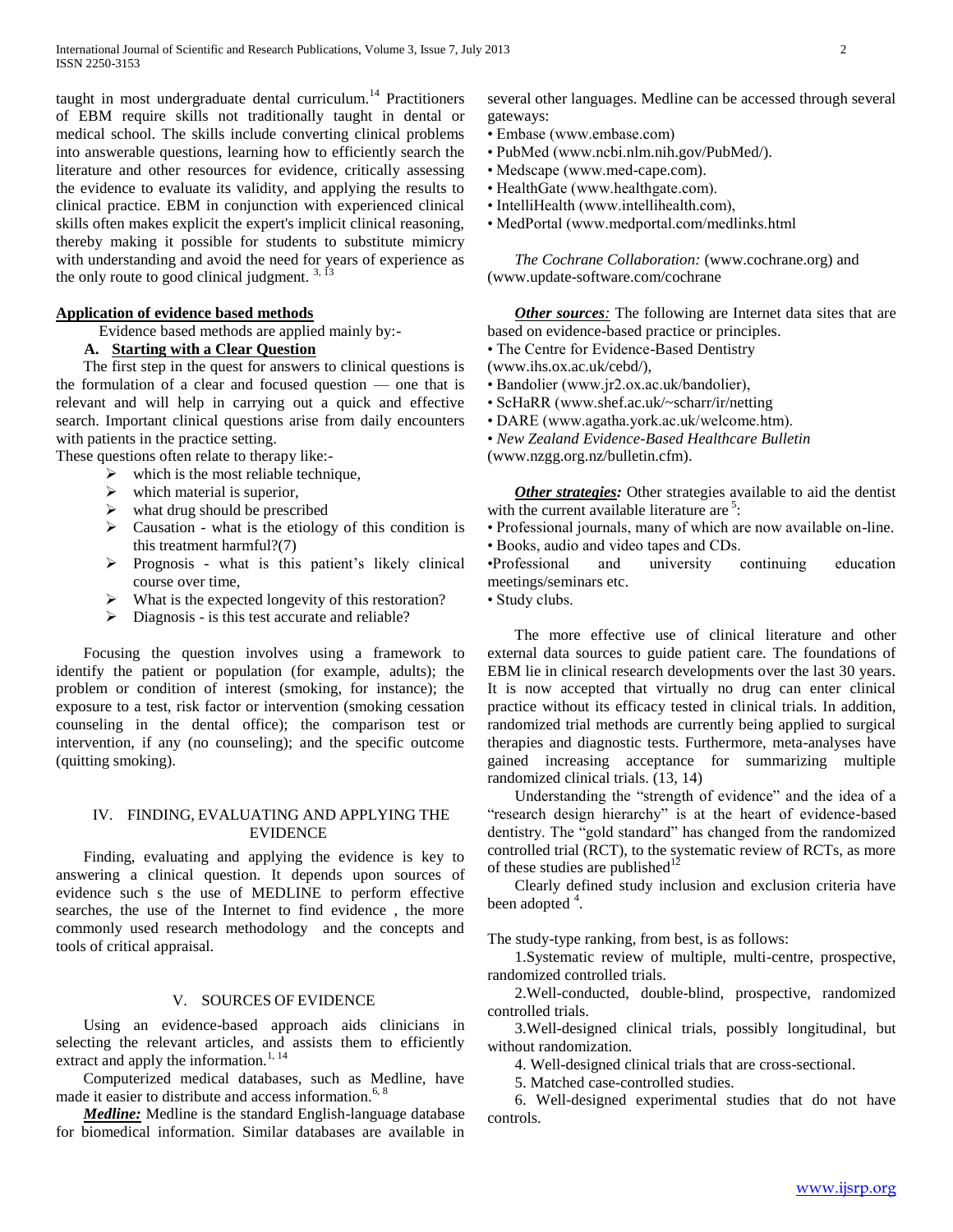7.Anecdotally-based evidence, which includes descriptive studies and opinion from respected authorities in the field.

8. Individual case studies

## **Evaluation of the evidence**

 When evaluating a study, or the evidence, a number of questions need to be asked about how the study was performed and its applicability to the clinical situation $12$ .

These questions include

• How was the study carried out?

 • Was there an independent, blind comparison with a control?

 • How do the aims and study design contribute to the understanding of a clinical condition or decision?

 • Were the methods for performing the test described in sufficient detail to permit replication?

• Are the results likely to be valid?

 • What are the results of the study, and will they help provide better treatment of patients?

• Were both statistical and clinical significance considered?

 • How does the subject population of the study compare with the patients that make up clinical practice?

 • Are the findings applicable, relevant, and feasible in clinical practice?

• What are the risks and will the patients be better off?

 In the absence of randomized controlled trials, one is left to seek the next best evidence and to rely on it as much as possible given the weaknesses. This is best done by vigorous examination of the methodology and results. By using a hierarchical analysis of the literature, clinicians can determine a treatment plan based on the best available evidence <sup>8</sup>.

## VI. PROBLEMS WITH EVIDENCE-BASED DENTISTRY

 The ideal study is the randomized-controlled trial that controls for all possible variables that might alter or affect a given result.<sup>12</sup> The problems which researchers have to face during the study are that consequently, the researchers sometimes have to filter out the various influences that could upset their observations – influences such as patients arriving late, not brushing their teeth regularly, eating the wrong things, falsely reporting they use fluoride toothpaste twice a day, smoking, and a variety of other things . In addition, randomized clinical trials are not foolproof. Other problems exist with finding the most recent evidence: randomised clinical trials are expensive and difficult to run, and publication waiting times are compounded by Medline being 6-8 months behind many journal publications dates 4,14 In addition, few clinical situations in dentistry are life threatening, so the impetus to perform rigorous clinical research to compare efficacy of dental therapies may not seem as important as in medical therapies.<sup>9</sup>

## VII. LEGAL CONSIDERATIONS

 Today the society has become more aware about the litigations and legal nuances. If a dentist is sued, what information is required to provide an adequate defense? Is there proper documentation of the examination, diagnosis, and any tests? Does the treatment measure up to the current standards of practice, and is there documentation that those standards have some validity? There are two types of treatment:-

# VIII. THERAPEUTIC AND NON-THERAPEUTIC 1,11

 Therapeutic treatment is defined as treatment that has an established beneficial outcome, whereas non-therapeutic treatment is defined as the use of procedures that have no established beneficial outcome<sup>3</sup>. For non-therapeutic treatment in particular, informed patient consent must be obtained. Informed consent should include details of the treatment and outcomes, all of the risks and benefits, as well as any notes on communications and comments. However, obtaining valid consent means that the dentist must be able to explain the recommended treatment. The use of therapeutic procedures, identified by evidence-based treatment principles, based on informed consent, carried out by skilled and competent professionals, offers a way to minimize claims of medical negligence. But there can be certain problem associated with obtaining consent such as:-

- Lack of relevant knowledge by health professionals.
- How much information to give to the patient in a specific consent
- Ability of the patient to comprehend the information given.

 The use of therapeutic procedures, identified by evidencebased treatment principles, based on informed consent, carried out by skilled and competent professionals, offers a way to minimize claims of medical negligence.

#### IX. CONCLUSION

 The main advantage of evidence based dentistry is that treatment decisions are easier to justify, especially when there is a complaint or dento-legal issues. There is also a personal satisfaction that patients are being offered the best of treatment. There are basically three Components of Evidence Based Dentistry. These are mainly the Evidence, Clinical expertise and Patient preferences & needs. So, it becomes the duty of a practicing dentist to critically evaluate these components before making any decision related to the treatment of the patient.

#### **REFERENCES**

- [1] Aggarval.S & Veeresha.K.L .Evidence based dentistry basics; Indian dentist research & review. 2009; 46-49
- [2] Ballini .A et al. "Evidence Base Dentistry What's New?" International Journal of Medical sciences. 2007;4:174-178
- [3] Cannavina .C.D *et al*. Effects of evidence based treatment and consent on professional autonomy. 2000;188(6):302-306
- [4] Coiera.E . The internets challenge to health care provision ; Journal of Esthetic dentistry.1998;10:229-234
- [5] Dodson.T.B. Evidence Based medicine Its Role in modern practice & teaching of dentistry, "OOO". 1997;83(2),192-197
- [6] Greenhalgh .T . How to read a paper, The Medline database ; British Medical Journal. 1997;315:180-183,